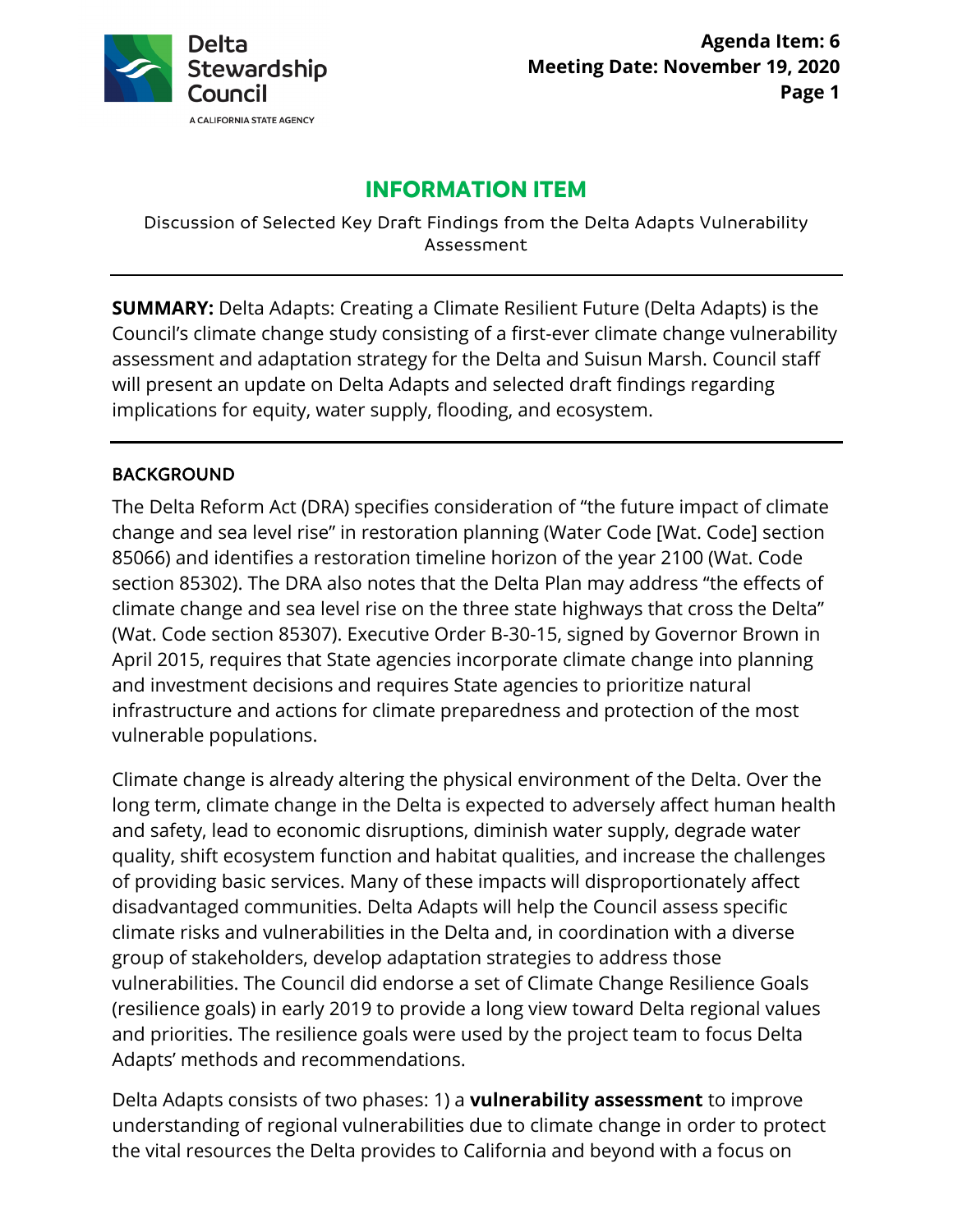State interests and investments, followed by 2) an **adaptation strategy** detailing strategies and tools that State, regional, and local governments can use to help communities, infrastructure, and ecosystems thrive in the face of climate change. The vulnerability assessment analyzes the vulnerability of various asset sectors to several climate stressors and hazards. Climate stressors analyzed include sea level rise, precipitation and runoff patterns, and air temperature changes. Climate hazards assessed include flooding, extreme heat, drought, and wildfire smoke. Asset sectors addressed include:

- Residents
- Agriculture
- Key community facilities and services
- Flood control infrastructure
- Parks and recreation
- Transportation
- Water supply
- Ecosystems

#### DELTA ADAPTS APPROACH

Delta Adapts is a regional, planning-level study prepared to inform policy. Delta Adapts draws on the best available science and uses state guidance, including the Adaptation Planning Guide, Safeguarding California Plan: 2018 Update (California's Climate Adaptation Strategy), sea level rise planning guidance from the Ocean Protection Council, the Bay Conservation and Development Commission's Adapting to Rising Tides project, and guidance on defining vulnerable communities from the Governor's Office of Planning and Research.

#### DELTA ADAPTS GOALS

The Delta Adapts study has an overarching goal of building climate resilience in the Delta and several specific goals:

- Inform future work at the Council;
- Provide local governments with a toolkit of information to incorporate into their regulatory and planning documents;
- Integrate climate change into the state's prioritization of future Delta actions and investments; and
- Serve as a framework to be built upon by the Council and others in years to come.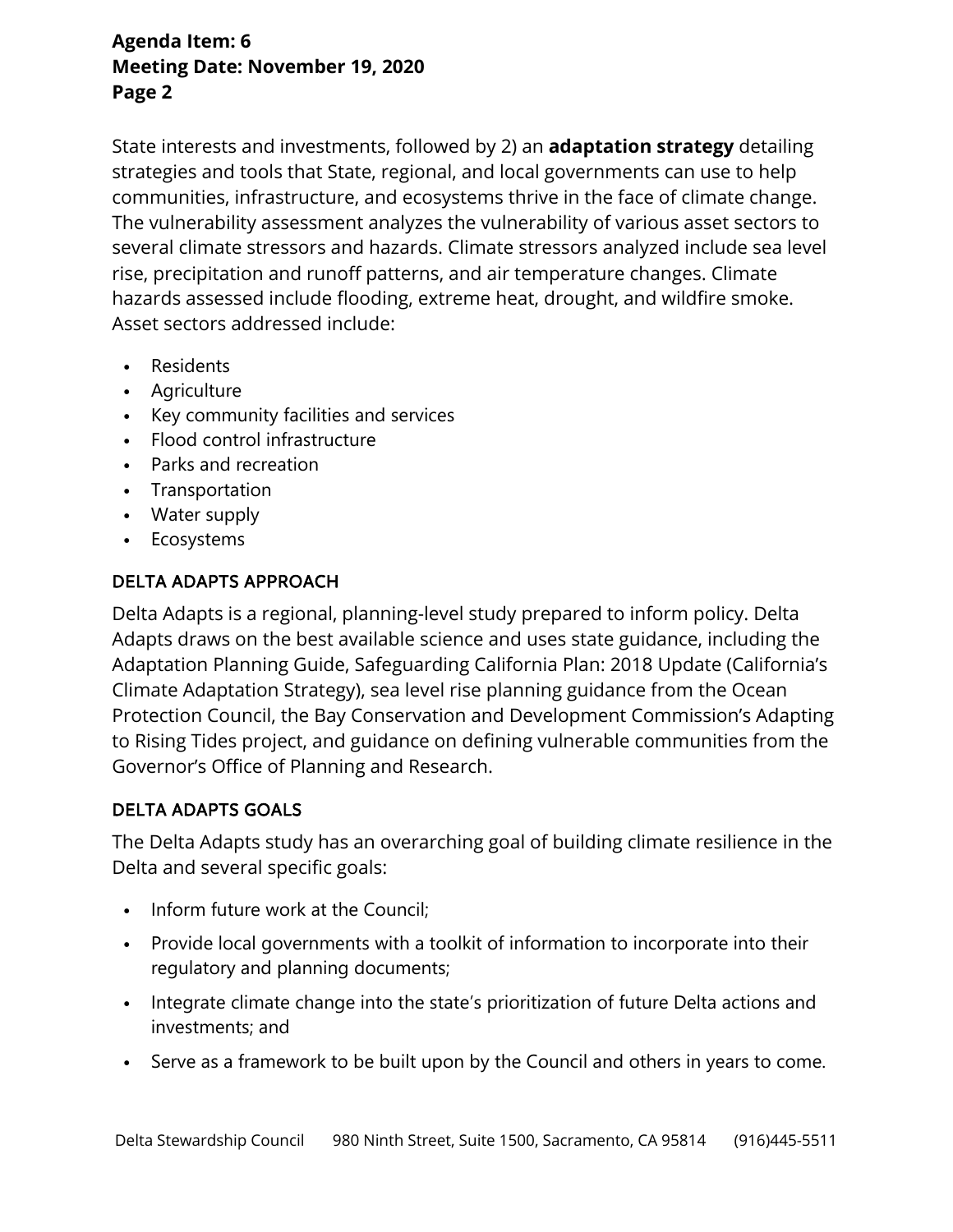#### OUTREACH AND ENGAGEMENT

To promote information exchange between diverse Delta stakeholders, the Council established a **Stakeholder Work Group** (SWG) with members from local and regional government agencies, State agencies, utility companies, water districts, and environmental organizations. SWG members reflect the broad range of stakeholder interests in the Delta. The SWG met on October 2, 2019, to provide input on key assets to be considered in the analysis. The SWG will meet two or three more times throughout the Delta Adapts initiative. The next meeting is anticipated to take place in December 2020.

A **Technical Advisory Committee** (TAC) provides expert knowledge, peer-review, and guidance throughout the development of Delta Adapts. The TAC is comprised of experts from public agencies, academic institutions, non-profit organizations, the private sector, and individuals with particular knowledge of climate change, the Delta, and its resources. The TAC has met both as a larger group and in smaller group briefings on particular technical subjects. A list of the TAC members can be found on the Delta Adapts webpage, [https://deltacouncil.ca.gov/delta-plan/climate](https://deltacouncil.ca.gov/delta-plan/climate-change)[change.](https://deltacouncil.ca.gov/delta-plan/climate-change)

In addition to convening the SWG and TAC, Council staff have provided briefings to various agencies and working groups throughout the development of Delta Adapts, including the Department of Water Resources (DWR), California Natural Resources Agency, and the Delta Levees and Habitat Advisory Committee, among others. Council staff has also presented on Delta Adapts at various regional events. Particular focus has been given to briefing local governments and flood control agencies on the draft flood maps, in order to ground-truth the data and analysis and seek recommendations for improvements. Staff has also conducted outreach with community-based organizations (CBOs) that represent and provide services to vulnerable communities in the Delta region. Council staff have reached out to over 40 CBOs and consulted with 16 of these organizations to establish relationships and receive input on Delta Adapts toward a goal that the Delta Adapts engagement approach is equitable and inclusive.

### KEY FINDINGS FROM TECHNICAL ANALYSES

Council staff prepared several technical reports that inform the vulnerability assessment. The technical analyses cover equity, flood hazards, water supply, and Delta ecosystems.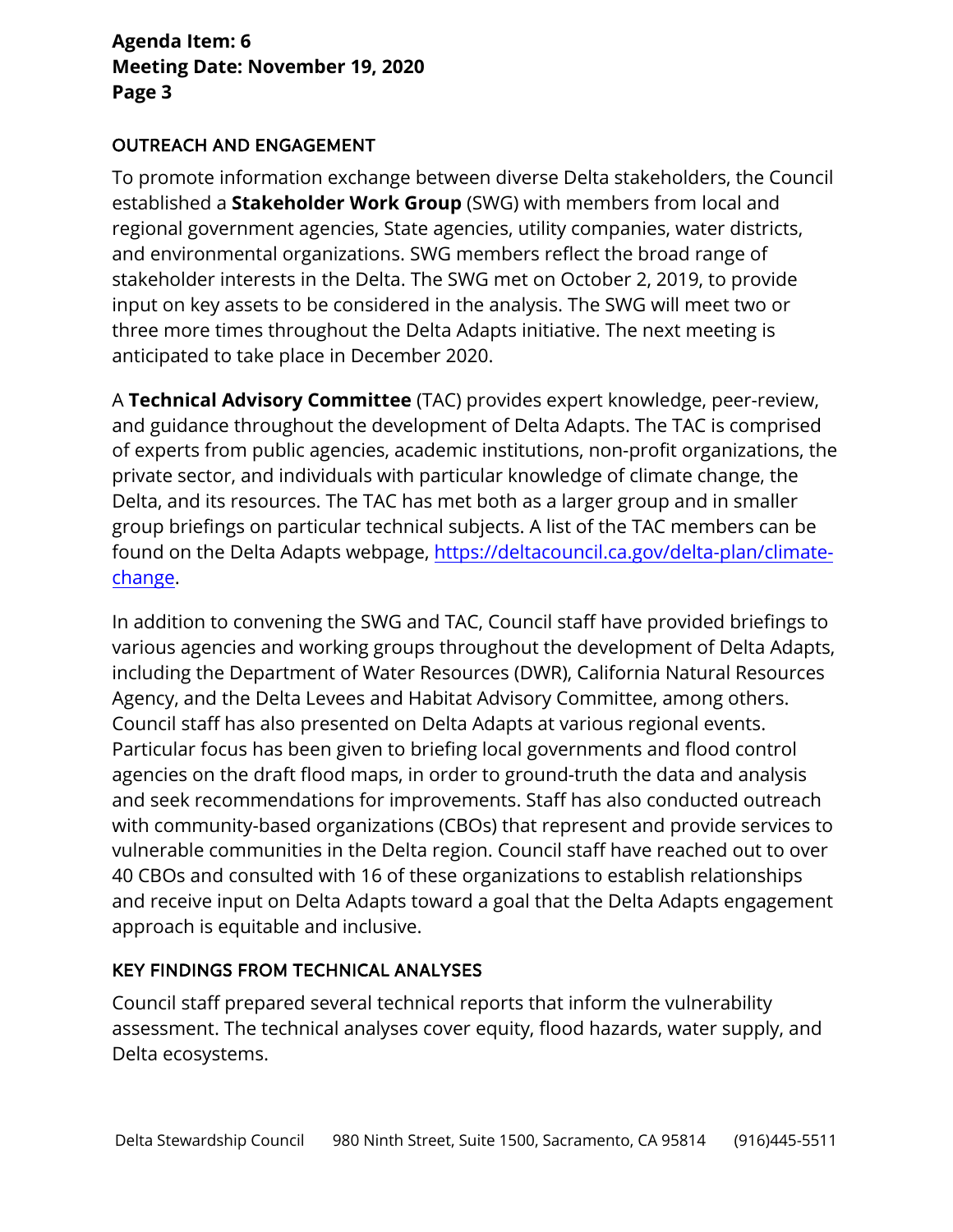#### EQUITY ANALYSIS RESULTS

Climate change impacts will disproportionately affect vulnerable communities, including those located within the Delta. The Council developed a method for assessing the location and scale of this impact. The analysis includes a literature review to identify factors that increase vulnerability to flooding, extreme heat, and wildfire – whether by increasing the likelihood of exposure, increasing sensitivity to the hazard, or reducing the capacity to adapt or respond. There were many commonalities across the three climate hazards. For example, preexisting health conditions such as asthma, diabetes, or cardiovascular disease increase sensitivity to all three hazards.

Council staff then developed a social vulnerability index using 14 socioeconomic and health indicators based on the factors that increase vulnerability. The presence of multiple, intersecting indicators suggests that a community is more vulnerable to climate change. Communities that scored in the 70<sup>th</sup> percentile for at least four indicators are categorized as highly vulnerable, while those with more than half of the indicators in the 70<sup>th</sup> percentile are categorized as having the highest social vulnerability. **Attachment 1** shows social vulnerability in the Delta.

Results indicate that the communities with the highest sensitivity and lowest adaptive capacity to climate change impacts are in the cities of West Sacramento, Antioch, Pittsburg, Stockton, and much of the southern Delta. The factors that make these communities vulnerable vary from place to place. For example, in one of the most vulnerable communities in Stockton, 78 percent of households have income below the poverty line, 47 percent of households lack access to a vehicle, and 37 percent of residents lack health insurance. In a highly vulnerable community in Pittsburg, 42 percent of households have at least one member with a disability, and the incidence of asthma, heart attacks, and low birth weight infants are in the  $70<sup>th</sup>$  percentile.

### WATER SUPPLY ANALYSIS KEY FINDINGS

Rivers flowing into the Delta provide water supplies to nearly 30 million Californians and hundreds of thousands of acres of farmland throughout the Delta and Central Valley. Climate change will increase sea levels and fundamentally change the amount and timing of river flows into the Delta. Both will challenge water supply operations and reduce the reliability of Delta water supplies. The Delta Adapts water supply analysis builds on and expands analysis conducted by DWR and the University of Massachusetts (published in *Climatic Change*). The analysis shows that higher temperatures, out of all the climate impacts analyzed, pose the greatest risk to Delta water supply. Higher temperatures alone will likely diminish Delta exports by 350,000 to 500,000 acre-feet per year by 2050 (about 6 to 9 percent of average Delta Stewardship Council 980 Ninth Street, Suite 1500, Sacramento, CA 95814 (916)445-5511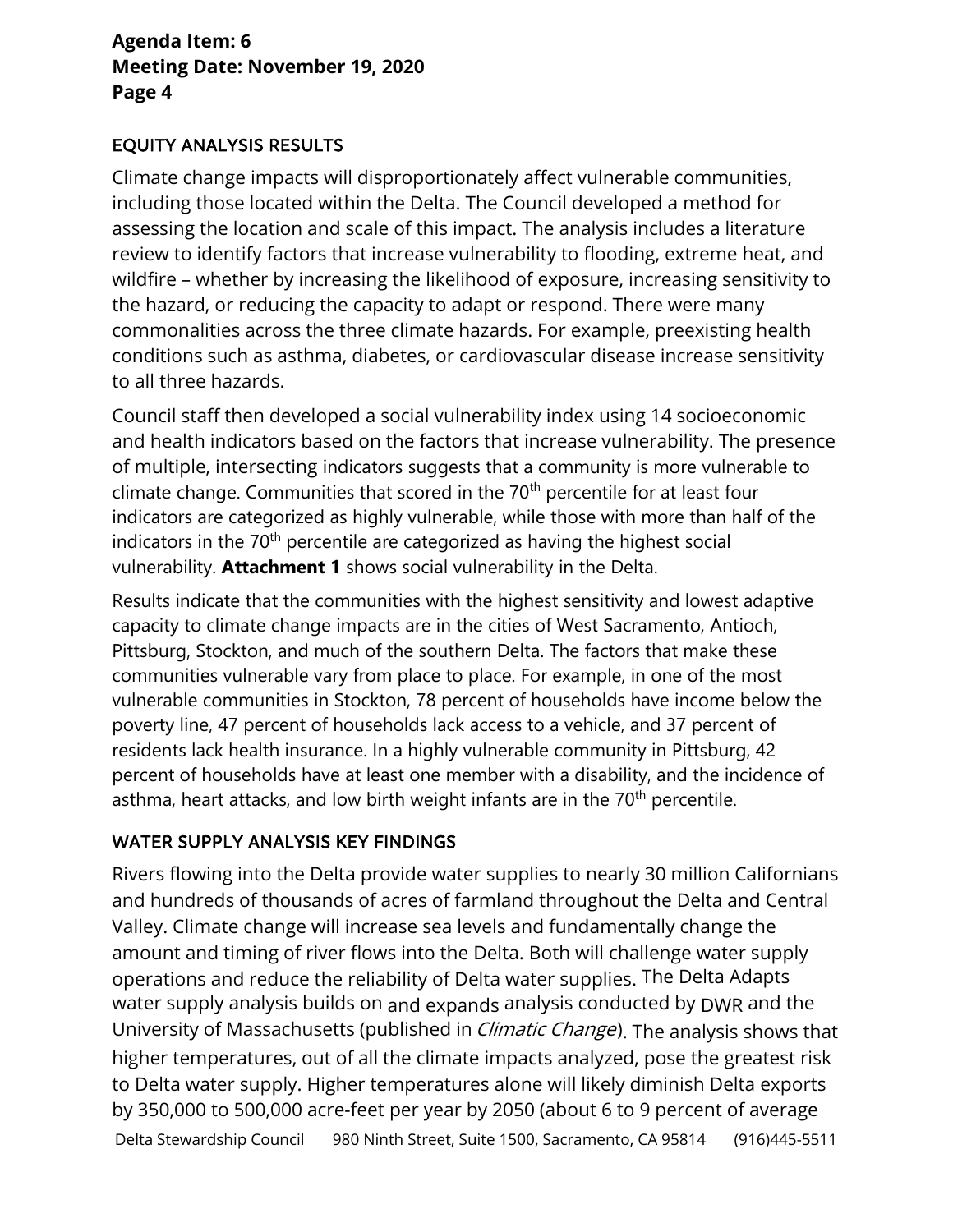annual historic Delta exports). Higher interannual precipitation variability will especially affect water supply in dry years. Sea level rise will have a nominal effect on water supply through mid-century.

Results show that average annual Delta exports decline in all year types, with declines most significant in below-average years. Years in which there is not enough water to meet all minimum water quality and environmental flow requirements will remain rare, but they will be more severe when they occur, causing wider and deeper impacts. Lower north-of-Delta carryover storage conditions will exacerbate the vulnerability of the system to increased precipitation variability. Finally, droughts will become more frequent and severe.

### FLOOD ANALYSIS KEY FINDINGS

As with water supply, changing Delta inflow (particularly during storms) and rising sea levels will increase water levels throughout the Delta, increasing the risks of flooding on Delta islands and low lying areas along the periphery of the Delta. Delta Adapts models levee overtopping and subsequent inundation, incorporating sea level rise and riverine inflow changes due to climate change. It is important to note that the model looked at flooding due to levee overtopping, but not due to levee failure (the Delta Levee Investment Strategy evaluates the risks of levee failures below overtopping). The flood analysis produced two kinds of flood maps: deterministic and probabilistic maps. The deterministic maps show flooding under a specific set of conditions, while the probabilistic maps show the probability of flooding (across a range of flood events) in each area. **Table 1** shows the deterministic scenario maps, and **Table 2** shows the probabilistic scenario maps. **Attachment 2** includes all flood maps.

By 2050, about 35 percent of the Delta would be exposed to flooding during a 100 year event (which has a 1 percent chance of occurring in any year). All of the floodexposed areas are in the central and south Delta. About half of this area would be exposed to flooding at well below the 100-year event, with many areas flooding during a decadal storm—a level of flooding that would likely be too-high risk to justify continued agricultural investment. Furthermore, several urbanized and urbanizing areas will be exposed to flooding, with about 10 percent of the Delta's population (approximately 65,000 people) living on islands exposed to flooding during a 100-year event, increasing the potential for significant economic disruption and loss. More than 11,000 of these exposed residents live in communities with the highest social vulnerability to climate change.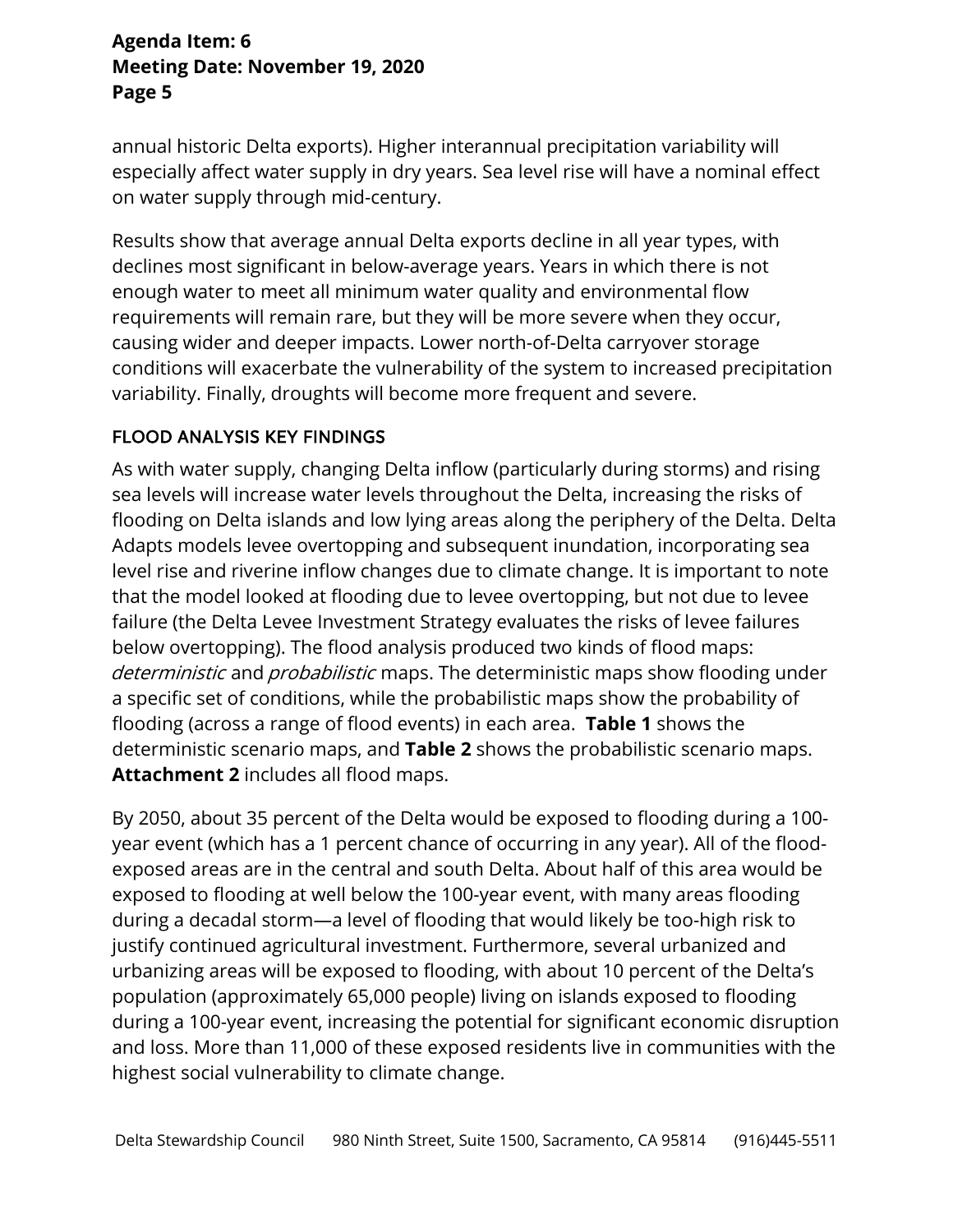By 2085, most of the south and central Delta will experience a greater than 65 percent chance of flooding over a ten-year period, and 20 percent of the Delta's population (approximately 120,000 people) would be exposed to flooding during a 100-year event. More than 20,000 of these exposed residents live in communities with the highest social vulnerability to climate change. During a 200-year event, 44 percent of the Delta's population would be exposed to flooding, with most of the additional population in North Stockton and Sacramento's Pocket area. Areas of the Delta north of Locke will continue to have relatively low chances of flooding even under 2085 conditions, highlighting the value provided by previous flood management investments along the Sacramento and American rivers and, most importantly, the Yolo Bypass.

| <b>Mapping</b><br><b>Scenario</b> | <b>Planning</b><br><b>Horizon</b> | <b>Sea Level Rise</b> | Watershed<br><b>Hydrology</b>         | <b>Storm Event</b>      |  |  |
|-----------------------------------|-----------------------------------|-----------------------|---------------------------------------|-------------------------|--|--|
| 0                                 | Existing                          | 0''                   | <b>Historical</b>                     | 100-year water<br>level |  |  |
|                                   | 2030                              | 6"                    | <b>Historical</b>                     | 100-year water<br>level |  |  |
| $\overline{2}$                    | 2050                              | 12"                   | Mid-century<br>(2035-2064) RCP 8.5    | 100-year water<br>level |  |  |
| 3                                 | 2050                              | 24"                   | Mid-century<br>(2035-2064) RCP 8.5    | 100-year water<br>level |  |  |
| 4                                 | $2050+$                           | 42"                   | End-of-century<br>(2070-2099) RCP 8.5 | 100-year water<br>level |  |  |

|  | Table 1. Deterministic Scenarios for Flood Hazard Analysis and Mapping |  |  |  |  |
|--|------------------------------------------------------------------------|--|--|--|--|
|--|------------------------------------------------------------------------|--|--|--|--|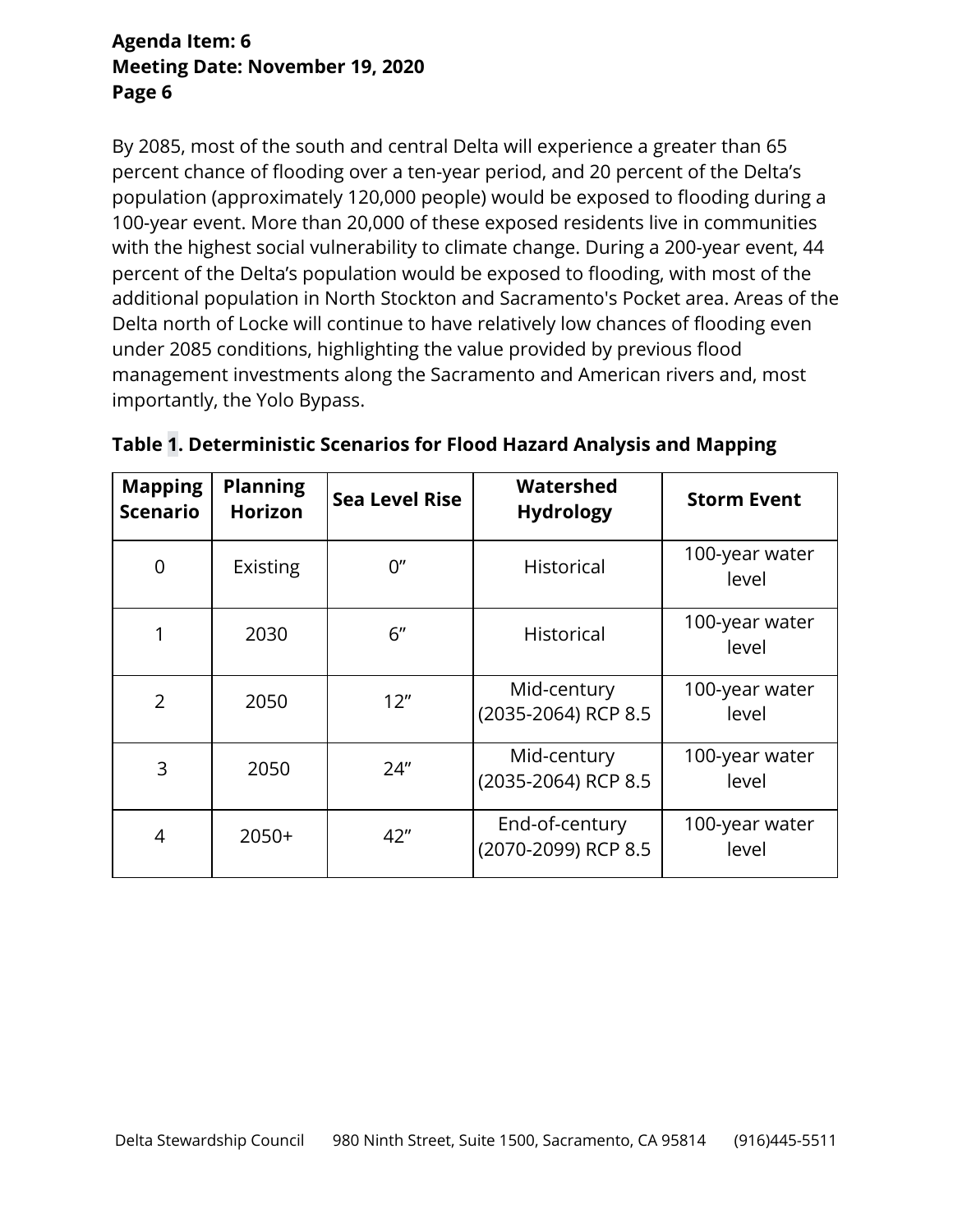| <b>Mapping</b><br><b>Scenario</b> | <b>Planning</b><br><b>Horizon</b> | <b>Sea Level Rise</b><br><b>Distribution</b> | <b>Watershed Hydrology</b><br>(TDI Distribution) |
|-----------------------------------|-----------------------------------|----------------------------------------------|--------------------------------------------------|
| 5                                 | 2030                              | RCP 8.5 2030                                 | <b>Historical</b>                                |
| 6                                 | 2050                              | RCP 8.5 2050                                 | Mid-Century (2035-2064)<br><b>RCP 8.5</b>        |
|                                   | 2085                              | RCP 8.5 2085                                 | End-of-Century (2070-2099)<br><b>RCP 8.5</b>     |

|  |  | Table 2. Summary of Probabilistic Scenarios for Flood Hazard Mapping |  |  |  |
|--|--|----------------------------------------------------------------------|--|--|--|
|  |  |                                                                      |  |  |  |

#### ECOSYSTEM ANALYSIS KEY FINDINGS

Protecting and restoring the Delta ecosystem is one of the Delta Plan's coequal goals. Since the 1800's, ecosystems in the Delta have been heavily impacted by development, with over 98% of freshwater tidal wetlands lost and aquatic ecosystems completely transformed. Climate change poses a substantial threat to the Delta's critical remaining ecosystems. The Ecosystem analysis looked at the vulnerability of ecosystems to predicted changes in local temperature, precipitation, and sea level rise. Ecosystems like the Delta that are highly disturbed, altered, and fragmented are more likely to be susceptible to climate stressors. Sea level rise poses a substantial risk to both leveed and un-leveed ecosystems.

However, due to the ongoing motivation for levee maintenance, leveed ecosystems have more opportunities for adaptation. Current tidal wetland ecosystems lack connections to upland transition sea level rise accommodation space, are vulnerable to sea level rise, and have fewer adaptation opportunities. Thus, restoring extensive tidal wetland areas with connections to upland accommodation space is critical for reducing tidal wetland vulnerability to sea level rise in the Delta. Air temperature is predicted to increase overall, and mean rainfall is predicted to increase. However, both fall and spring rainfall is expected to decrease. Ecosystems that depend on local rainfall and groundwater (e.g., wet meadows and seasonal wetlands) are highly vulnerable to changes in all three climate drivers: air temperature, local precipitation, and sea level rise.

### TODAY'S MEETING

At today's meeting, Council staff will update the Council on the status of Delta Adapts, present key findings from the equity, water supply, flooding, and ecosystem technical analyses, and describe the next steps. The Council will have the

Delta Stewardship Council 980 Ninth Street, Suite 1500, Sacramento, CA 95814 (916)445-5511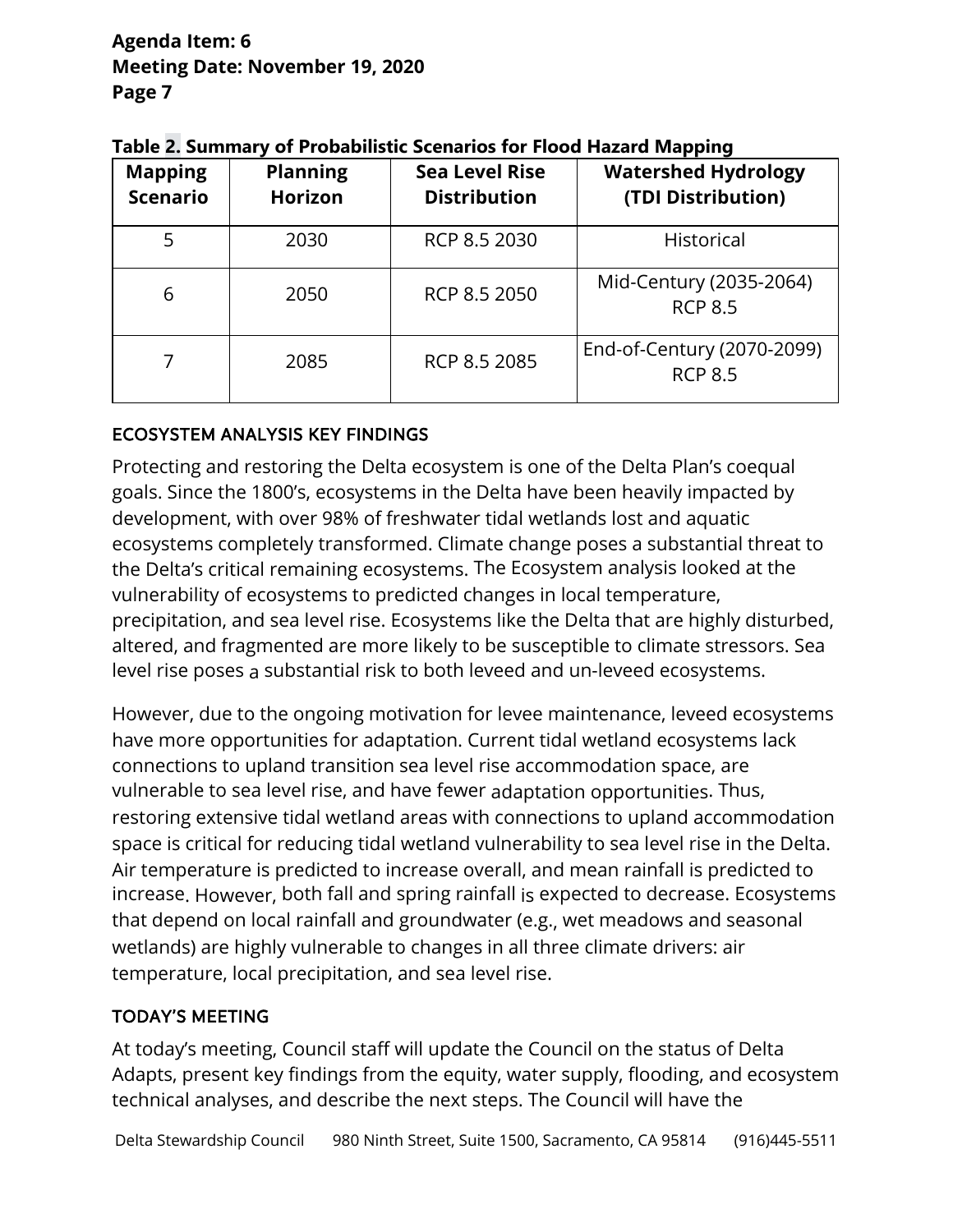opportunity to ask questions about Delta Adapts and the selected key findings presented, as well as the methodology and stakeholder engagement process. Council staff will present the remaining results of the public draft Vulnerability Assessment, including the economic analysis, at the December 17, 2020, Council meeting. A written draft of the Vulnerability Assessment will be publicly available shortly following the December Council meeting. Council staff will be seeking Council endorsement of the final Vulnerability Assessment in early 2021.

#### QUESTIONS TO CONSIDER

- 1. Given our authority, what is the role of the Council in addressing these climate vulnerabilities? What is the role of other agencies and organizations?
- 2. What other uses are there for the equity results and the social vulnerability index?
- 3. Based on these findings, what are some initial adaptation strategies to consider?

#### FISCAL INFORMATION

Not applicable.

### LIST OF ATTACHMENTS

Attachment 1: Social Vulnerability Index Scores

Attachment 2: Flood Maps

### CONTACT

Harriet Lai Ross Assistant Planning Director Phone: (916) 838-9731